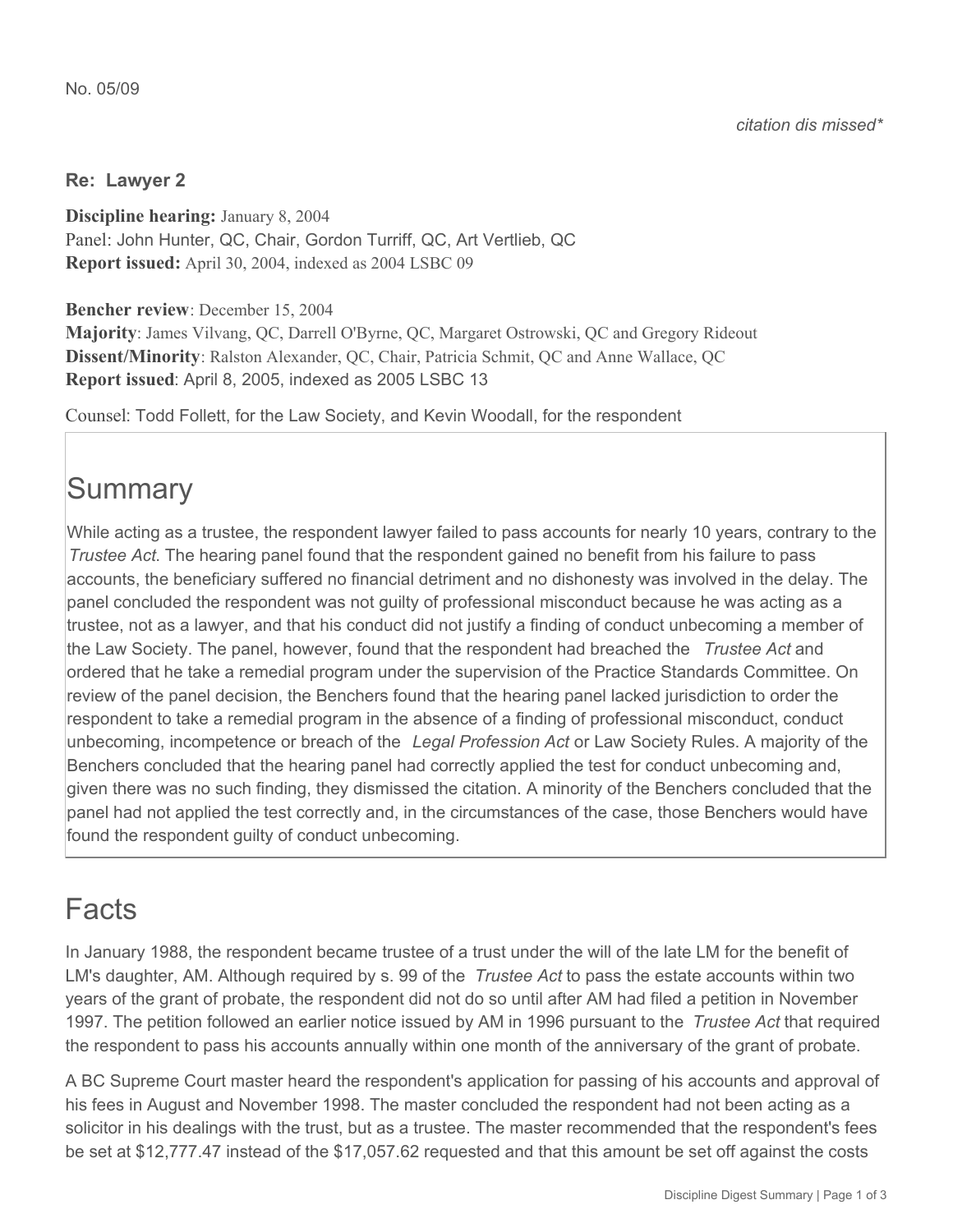of the beneficiaries'counsel in conducting the accounting. A BC Supreme Court judge confirmed the master's recommendations and ordered that the respondent pay special costs.

The respondent relied on his office staff to prepare his accounts and to obtain approval from AM, but admitted he did not supervise his staff adequately.

The respondent gained no benefit from his failure to pass accounts, the beneficiary suffered no financial detriment and no dishonesty was involved in the delay.

# Verdict

The hearing panel found that the respondent had breached the *Trustee Act* by failing to pass accounts. His actions did not amount to professional misconduct because he was acting as a trustee and not as a barrister or solicitor.

The panel also noted that, while breach of a statute can constitute conduct unbecoming, not every breach of the technical requirements of a statute by a member acting outside his capacity as a lawyer will result in such a finding. It will generally be necessary for the conduct to be "dishonourable or disgraceful or otherwise reflect adversely on the integrity of the respondent or the profession or the administration of justice to amount to conduct unbecoming."

# **Penalty**

The panel concluded that it had made an "adverse determination" in accordance with section 38(5) of the *Legal Profession Act*; the panel accordingly ordered, under s. 38(5)(f)(i) of the *Act*, that the respondent complete a remedial program relating to compliance with statutory time limitations and staff supervision, to the satisfaction of the Practice Standards Committee.

The panel made no order as to costs.

#### **Bencher review**

Pursuant to s. 47 of the *Legal Profession Act*, the Discipline Committee applied to the Benchers for a review of the panel decision on verdict and penalty.

### **Majority decision**

On review, Law Society counsel asked the Benchers to consider four issues:

- what is the proper test for determining conduct unbecoming a member of the Law Society;
- whether the evidence against the respondent amounted to conduct unbecoming;
- whether the hearing panel was correct when it concluded that a breach of the *Trustee Act* is an adverse finding within s. 38(5) of the *Legal Profession Act*;
- the imposition of a penalty under s. 38(5)(f)(i) of the *Legal Profession Act* despite a dismissal of the counts in the citation.

A majority of the Benchers concluded that the hearing panel had correctly applied the test for conduct unbecoming (as conduct that is dishonourable or disgraceful or otherwise reflects adversely on the integrity